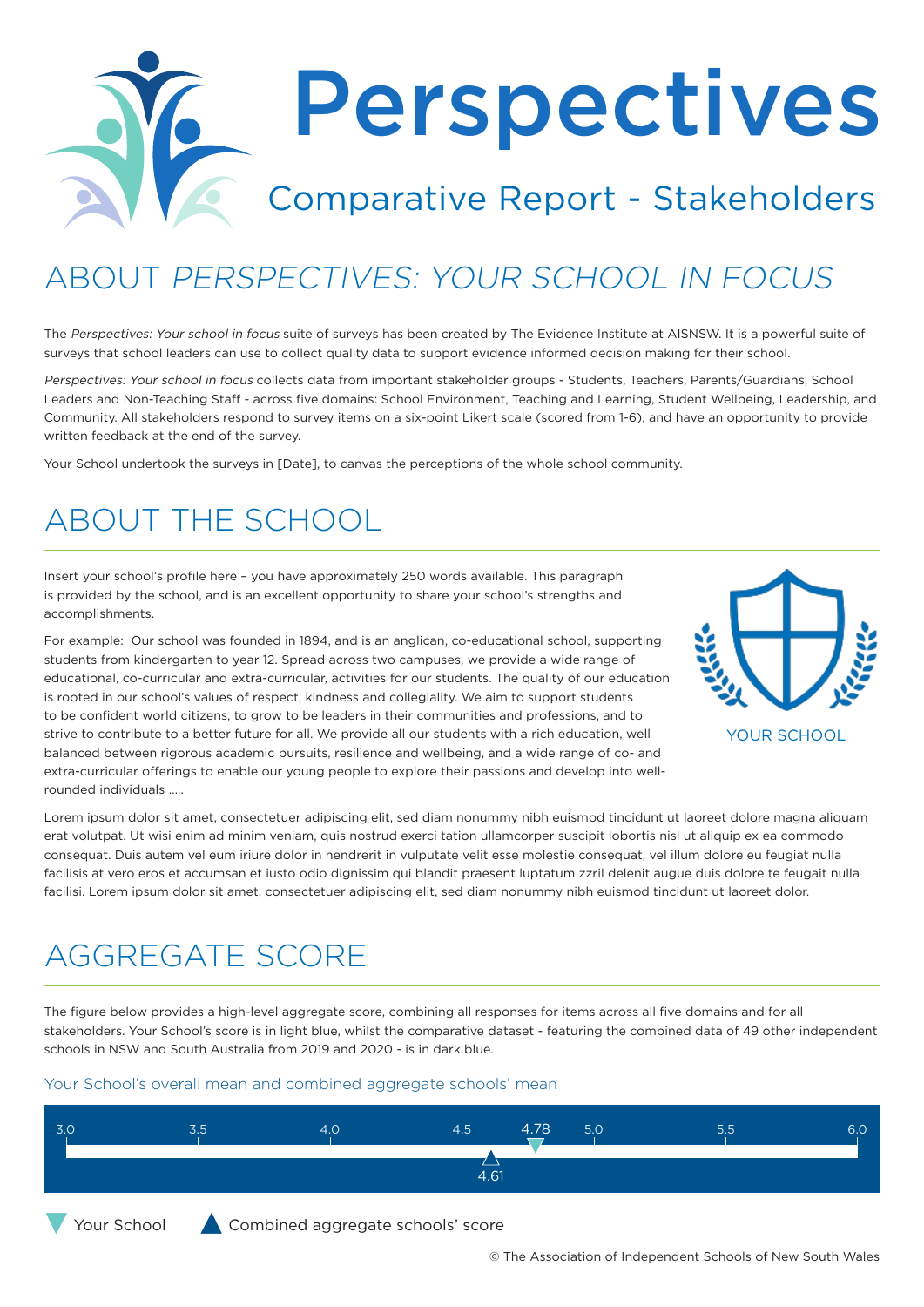

### DOMAIN SCHOOL ENVIRONMENT

School Environment is a critical element of each student's school experience and contributes significantly to school success. This domain provides an indication of school climate through the exploration of the school's vision, mission and values, the sense of safety the school fosters and the physical environment.



| <b>RELIGION AND FAITH</b> | Your School  | Combined aggregate schools' score |
|---------------------------|--------------|-----------------------------------|
| Students                  | 4.86         | $+0.20$                           |
| Teachers                  | 4.66<br>4.86 | $+0.20$                           |
|                           | 4.66         |                                   |
| Parents                   | 4.86         | $+0.20$                           |
| Non-teaching Staff        | 4.66<br>4.86 | $+0.20$                           |
| Board                     | 4.66<br>4.86 | $+0.20$                           |
| Leaders                   | 4.66<br>4.86 | $+0.20$                           |
|                           | 4.66         |                                   |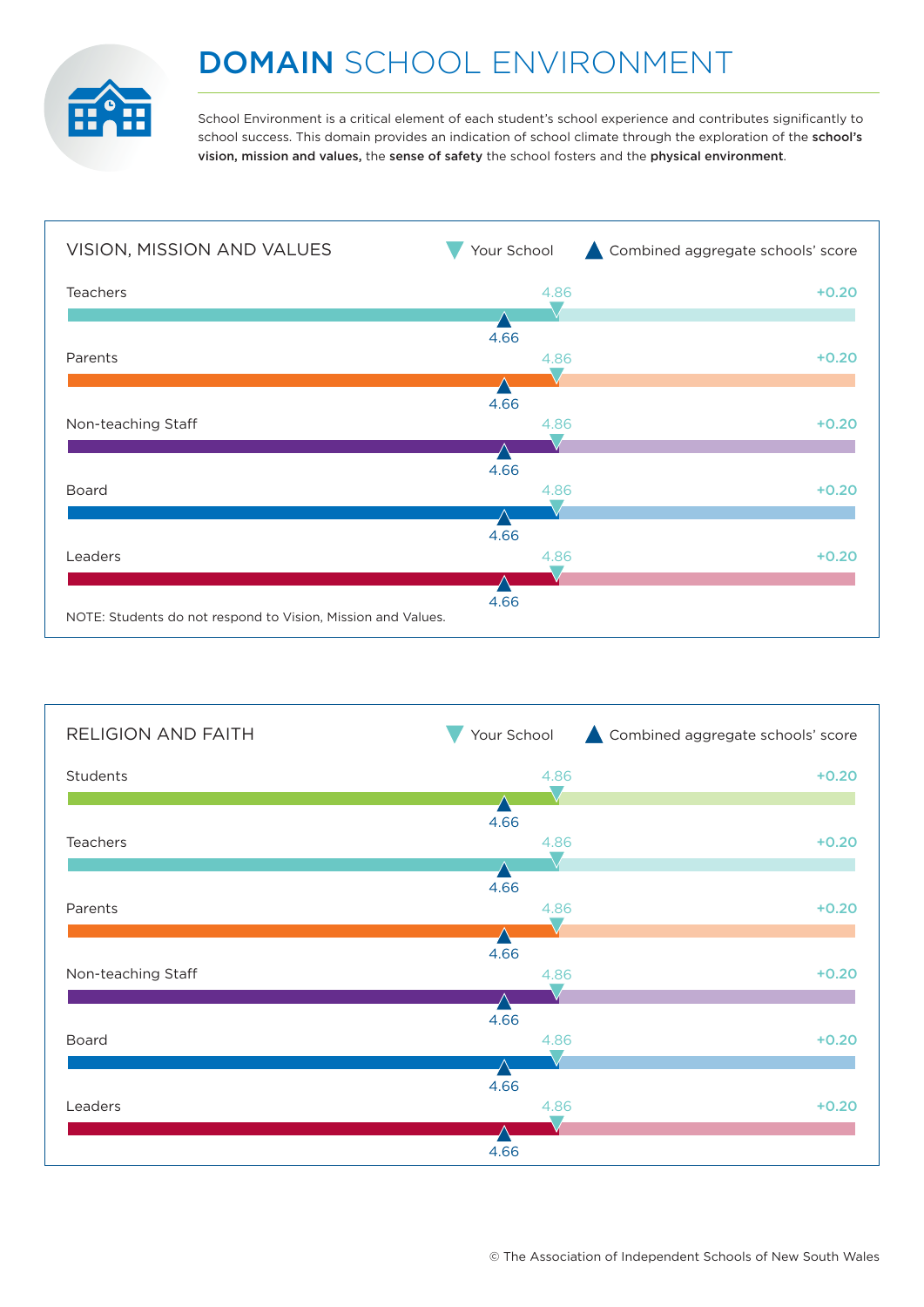

| SENSE OF SAFETY                                | Your School | Combined aggregate schools' score |
|------------------------------------------------|-------------|-----------------------------------|
| Students                                       | 4.86        | $+0.20$                           |
|                                                | 4.66        |                                   |
| <b>Teachers</b>                                | 4.86        | $+0.20$                           |
|                                                | 4.66        |                                   |
| Parents                                        | 4.86        | $+0.20$                           |
|                                                | 4.66        |                                   |
| Non-teaching Staff                             | 4.86        | $+0.20$                           |
|                                                | 4.66        |                                   |
| Leaders                                        | 4.86        | $+0.20$                           |
| NOTE: Board do not respond to Sense of Safety. | 4.66        |                                   |
|                                                |             |                                   |

| Your School | Combined aggregate schools' score            |
|-------------|----------------------------------------------|
| 4.86        | $+0.20$                                      |
| 4.66        |                                              |
|             | $+0.20$                                      |
| 4.66        | $+0.20$                                      |
|             |                                              |
| 4.86        | $+0.20$                                      |
| 4.66        |                                              |
|             | $+0.20$                                      |
| 4.66        | $+0.20$                                      |
|             |                                              |
|             | 4.86<br>4.86<br>4.66<br>4.86<br>4.86<br>4.66 |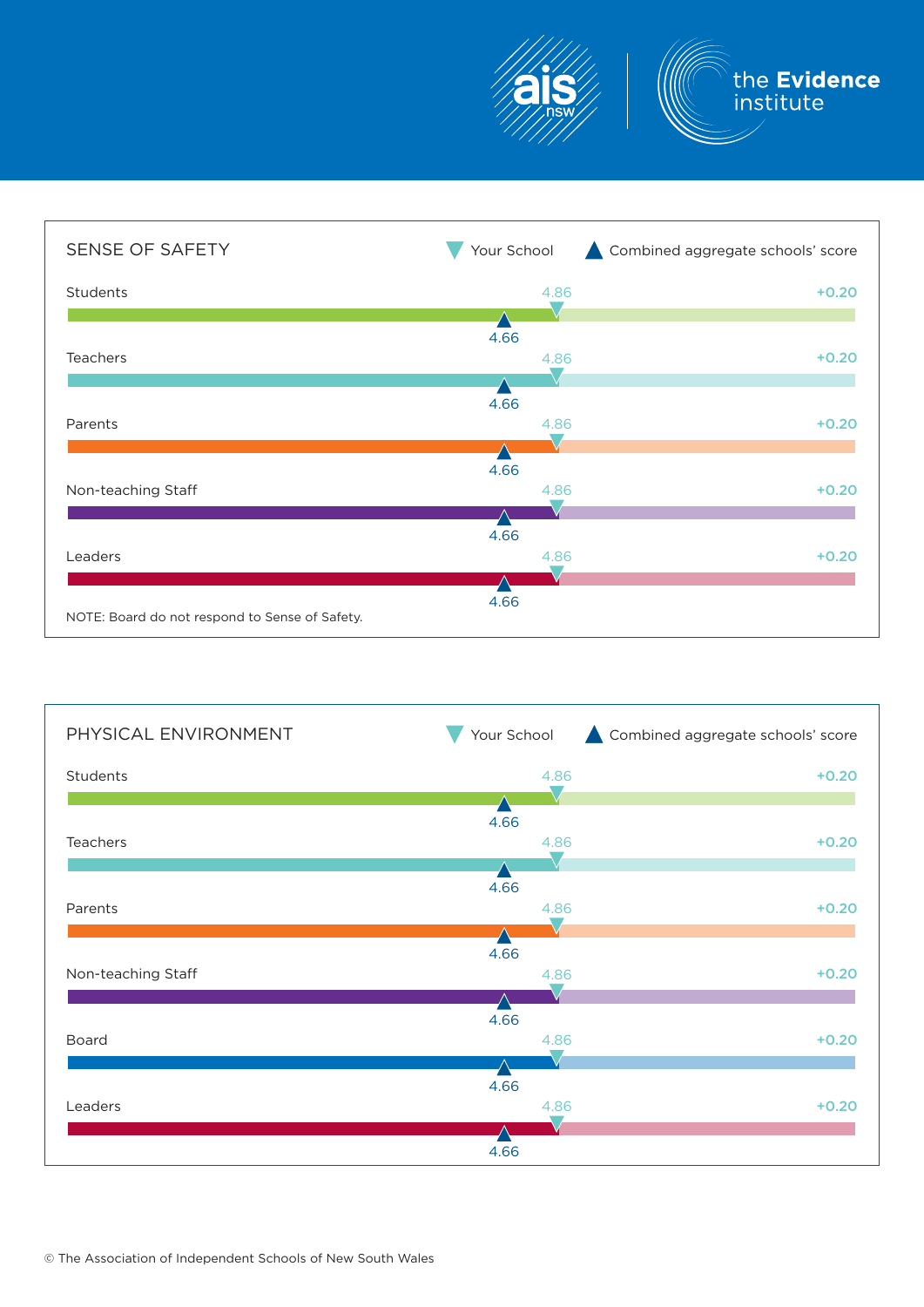

### DOMAIN TEACHING AND LEARNING

Teaching and Learning is at the core of a school's purpose. It includes evidence-based decision making processes which maximise student learning outcomes. Active and purposeful teaching and learning supports students' academic achievement, growth and school success. This domain focuses on designing learning, quality pedagogical practices, inclusive learning and professional learning.



| <b>QUALITY PEDAGOGICAL PRACTICES</b> | Your School  | Combined aggregate schools' score |
|--------------------------------------|--------------|-----------------------------------|
| Students                             | 4.86         | $+0.20$                           |
|                                      | 4.66         |                                   |
| Teachers                             | 4.86         | $+0.20$                           |
| Parents                              | 4.66<br>4.86 | $+0.20$                           |
|                                      |              |                                   |
| Non-teaching Staff                   | 4.66<br>4.86 | $+0.20$                           |
|                                      | 4.66         |                                   |
| Board                                | 4.86         | $+0.20$                           |
|                                      | 4.66         |                                   |
| Leaders                              | 4.86         | $+0.20$                           |
|                                      | 4.66         |                                   |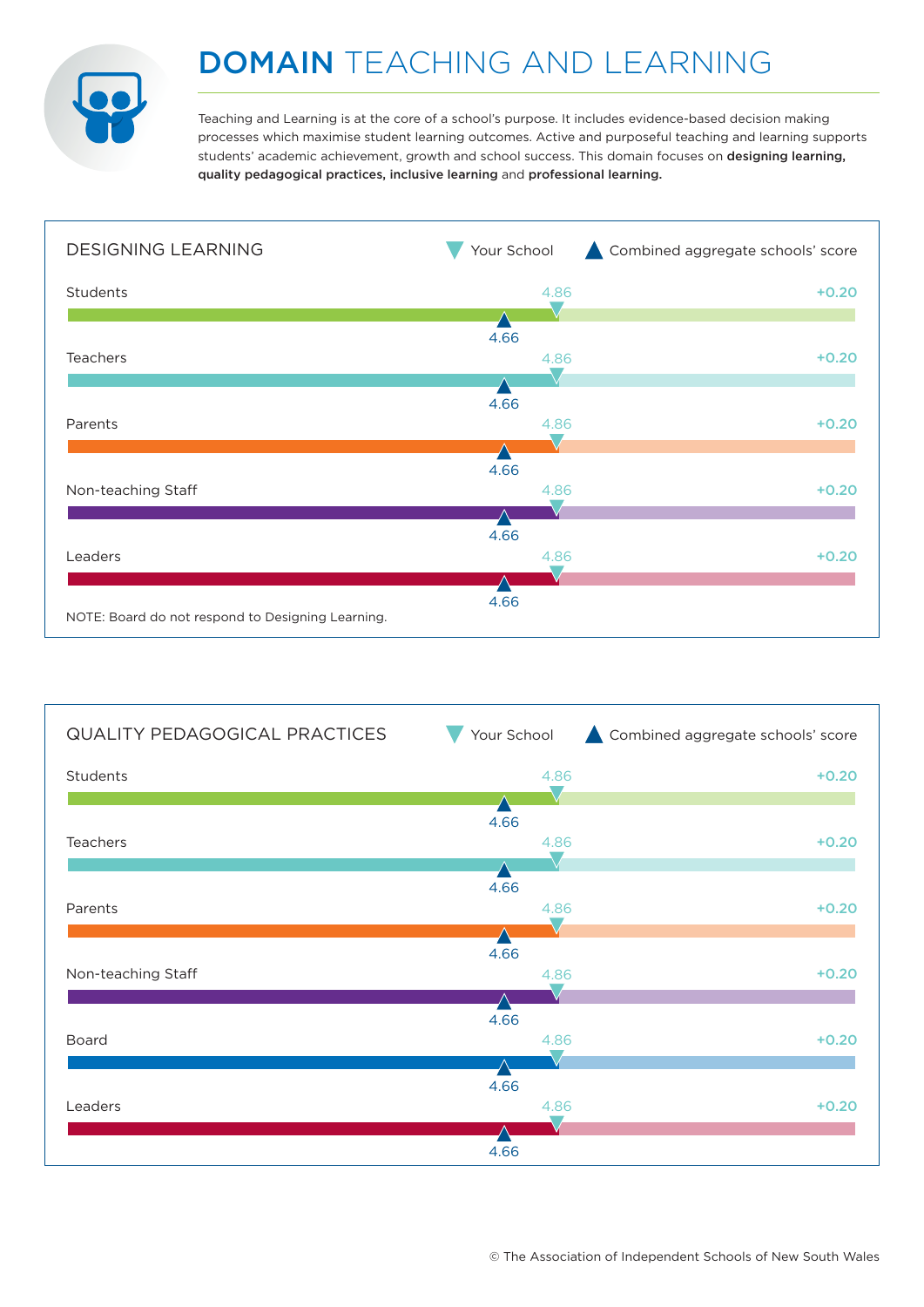



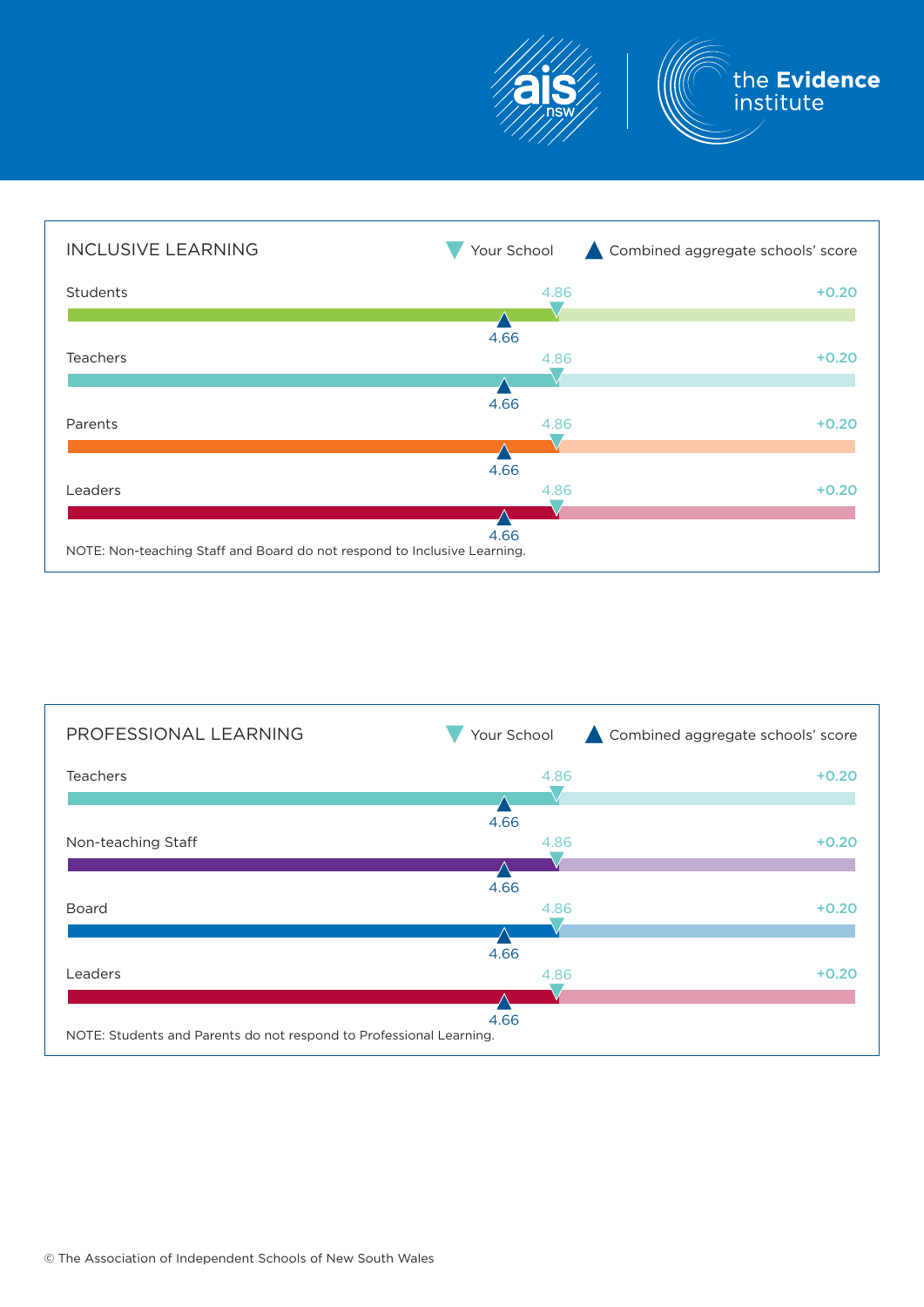

#### DOMAIN STUDENT WELLBEING

Student Wellbeing is essential for both academic and social development and is optimised by safe, supportive and respectful school learning environments and interpersonal relationships. This domain focuses on social and emotional learning, respectful relationships and inclusivity and equity.



| RESPECTFUL RELATIONSHIPS | Your School  | Combined aggregate schools' score |
|--------------------------|--------------|-----------------------------------|
| Students                 | 4.86         | $+0.20$                           |
| Teachers                 | 4.66<br>4.86 | $+0.20$                           |
|                          | 4.66         |                                   |
| Parents                  | 4.86         | $+0.20$                           |
| Non-teaching Staff       | 4.66<br>4.86 | $+0.20$                           |
| Board                    | 4.66<br>4.86 | $+0.20$                           |
|                          | 4.66         |                                   |
| Leaders                  | 4.86         | $+0.20$                           |
|                          | 4.66         |                                   |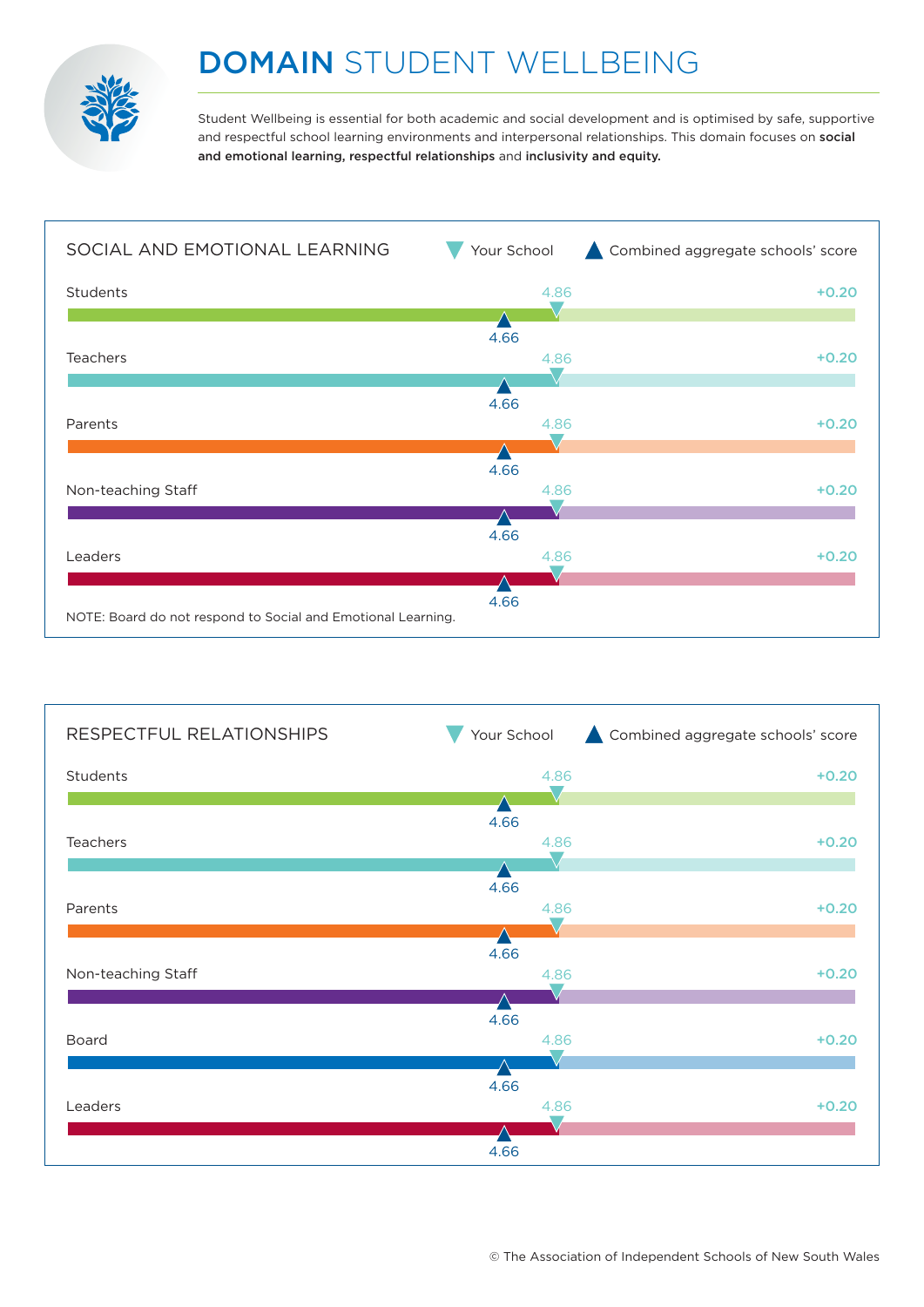

| <b>INCLUSIVITY AND EQUITY</b> | Your School  | Combined aggregate schools' score |
|-------------------------------|--------------|-----------------------------------|
| Students                      | 4.86         | $+0.20$                           |
| Teachers                      | 4.66<br>4.86 | $+0.20$                           |
|                               | 4.66         |                                   |
| Parents                       | 4.86         | $+0.20$                           |
| Non-teaching Staff            | 4.66<br>4.86 | $+0.20$                           |
| Board                         | 4.66<br>4.86 | $+0.20$                           |
| Leaders                       | 4.66<br>4.86 | $+0.20$                           |
|                               | 4.66         |                                   |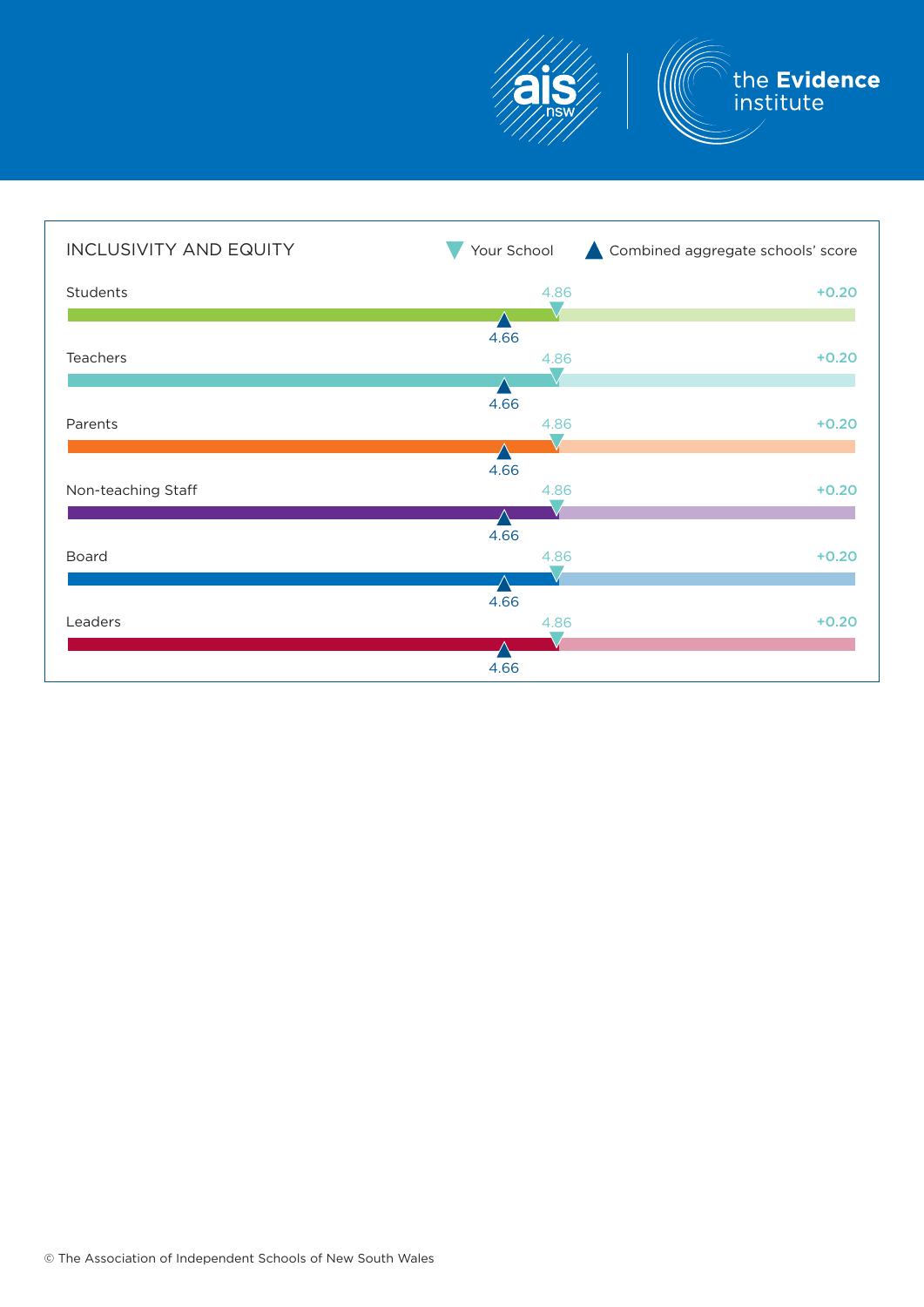

#### DOMAIN LEADERSHIP

Leadership plays a pivotal role in the improvement of learning outcomes and opportunities for all students. Leaders draw on their range of knowledge when working with others to create the necessary changes to systems and practices. This domain focuses on growing leaders, leading teaching and learning, leadership practices and engaging with the community.



| LEADING TEACHING AND LEARNING                                                                          | Your School | Combined aggregate schools' score |
|--------------------------------------------------------------------------------------------------------|-------------|-----------------------------------|
| <b>Teachers</b>                                                                                        | 4.86        | $+0.20$                           |
|                                                                                                        |             |                                   |
|                                                                                                        | 4.66        |                                   |
| <b>Leaders</b>                                                                                         | 4.86        | $+0.20$                           |
|                                                                                                        |             |                                   |
|                                                                                                        | 4.66        |                                   |
| NOTE: Students, Parents, Non-teaching Staff and Board do not respond to Leading Teaching and Learning. |             |                                   |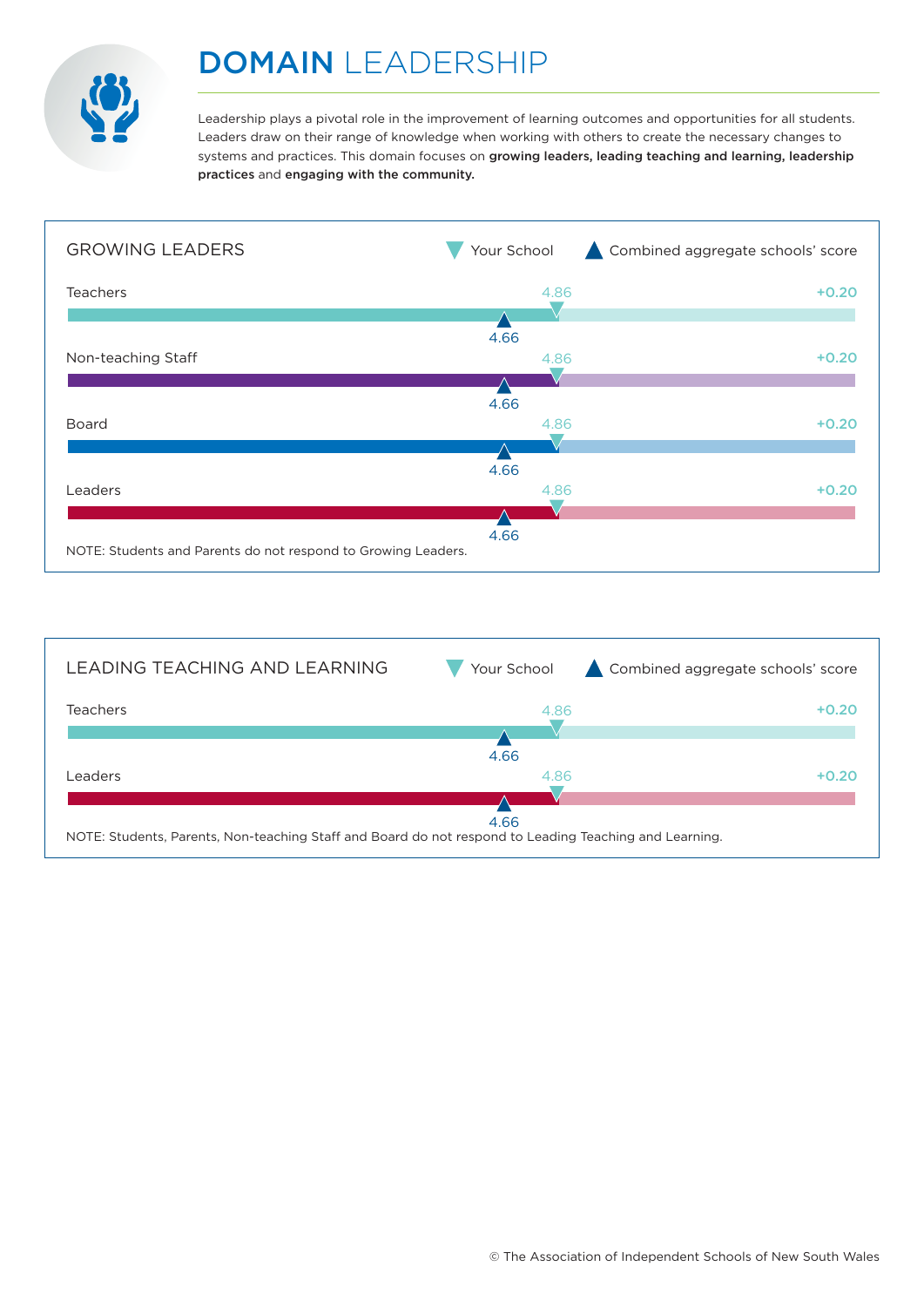



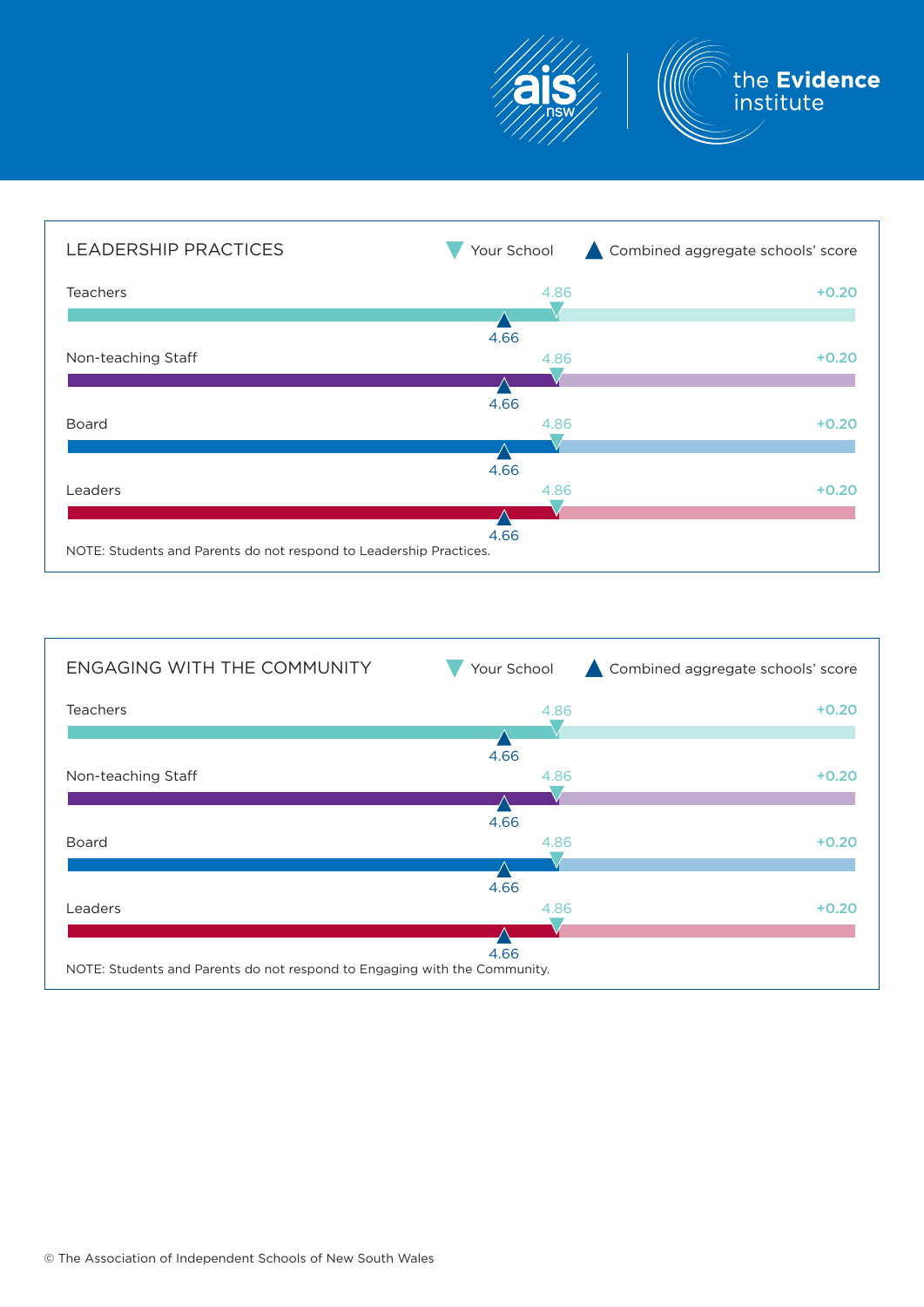

Community involvement and engagement is a distinctive element of being an independent school. This domain focuses on communication, student/community engagement (co-curricular activities, sport and service learning), reporting, and reputation.